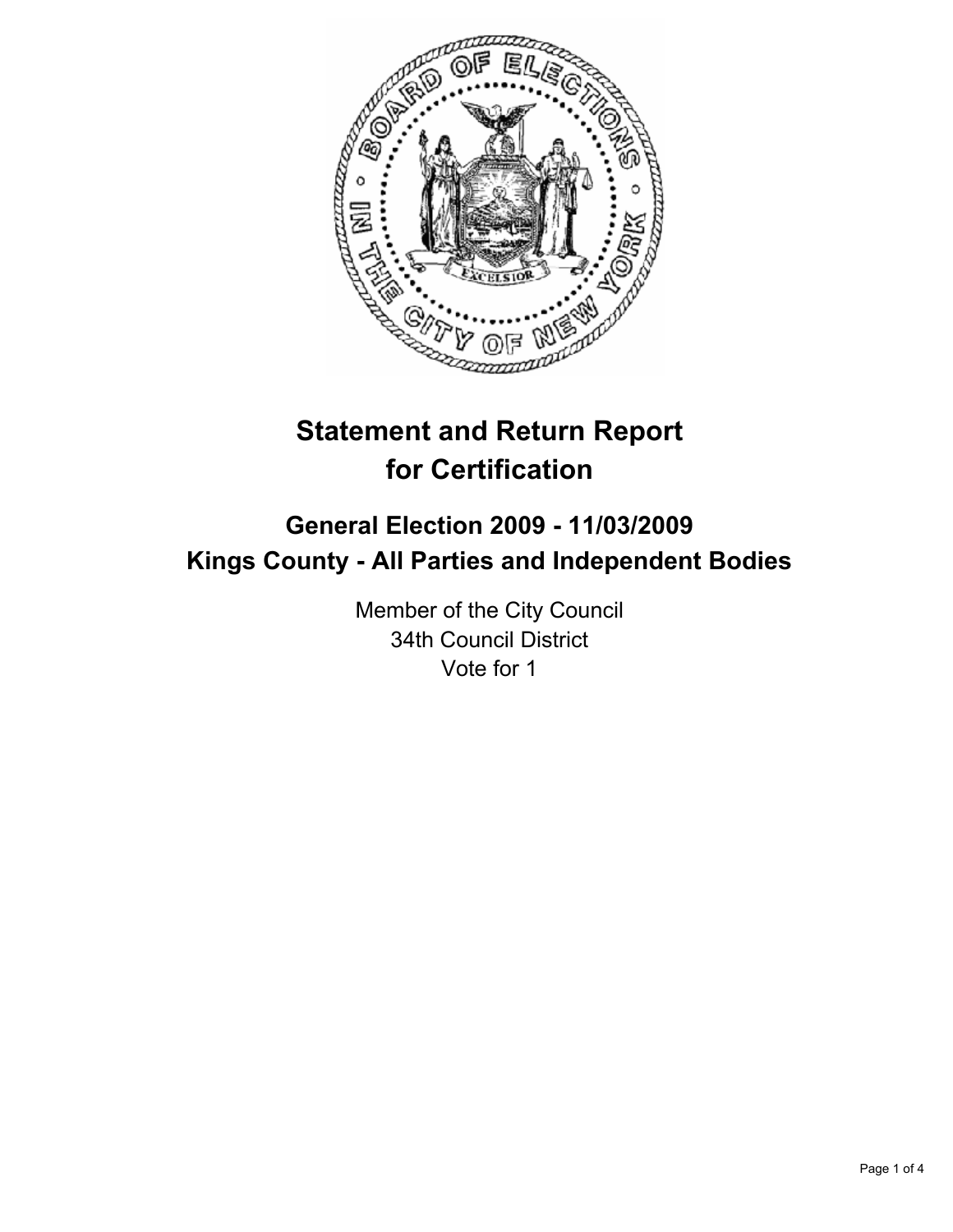

#### **Assembly District 50**

| <b>PUBLIC COUNTER</b>               | 1,891 |
|-------------------------------------|-------|
| <b>EMERGENCY</b>                    | 7     |
| ABSENTEE/MILITARY                   | 20    |
| AFFIDAVIT                           | 34    |
| <b>Total Ballots</b>                | 1,952 |
| DIANA REYNA (DEMOCRATIC)            | 1,046 |
| <b>JACQUELINE HARO (REPUBLICAN)</b> | 112   |
| JACQUELINE HARO (CONSERVATIVE)      | 19    |
| MARITZA DAVILA (WORKING FAMILIES)   | 501   |
| SUSAN PELEGNINO (WRITE-IN)          |       |
| <b>Total Votes</b>                  | 1,679 |
| Unrecorded                          | 273   |

**Assembly District 53**

| <b>PUBLIC COUNTER</b>             | 12,259 |
|-----------------------------------|--------|
| <b>EMERGENCY</b>                  | 53     |
| ABSENTEE/MILITARY                 | 86     |
| <b>AFFIDAVIT</b>                  | 194    |
| <b>Total Ballots</b>              | 12,592 |
| DIANA REYNA (DEMOCRATIC)          | 6,623  |
| JACQUELINE HARO (REPUBLICAN)      | 355    |
| JACQUELINE HARO (CONSERVATIVE)    | 107    |
| MARITZA DAVILA (WORKING FAMILIES) | 4,180  |
| <b>Total Votes</b>                | 11,265 |
| Unrecorded                        | 1.327  |

#### **Assembly District 54**

| <b>PUBLIC COUNTER</b>             | 1,282 |
|-----------------------------------|-------|
| <b>EMERGENCY</b>                  | 31    |
| ABSENTEE/MILITARY                 | 9     |
| <b>AFFIDAVIT</b>                  | 24    |
| <b>Total Ballots</b>              | 1,346 |
| DIANA REYNA (DEMOCRATIC)          | 776   |
| JACQUELINE HARO (REPUBLICAN)      | 49    |
| JACQUELINE HARO (CONSERVATIVE)    | 13    |
| MARITZA DAVILA (WORKING FAMILIES) | 311   |
| <b>Total Votes</b>                | 1,149 |
| Unrecorded                        | 197   |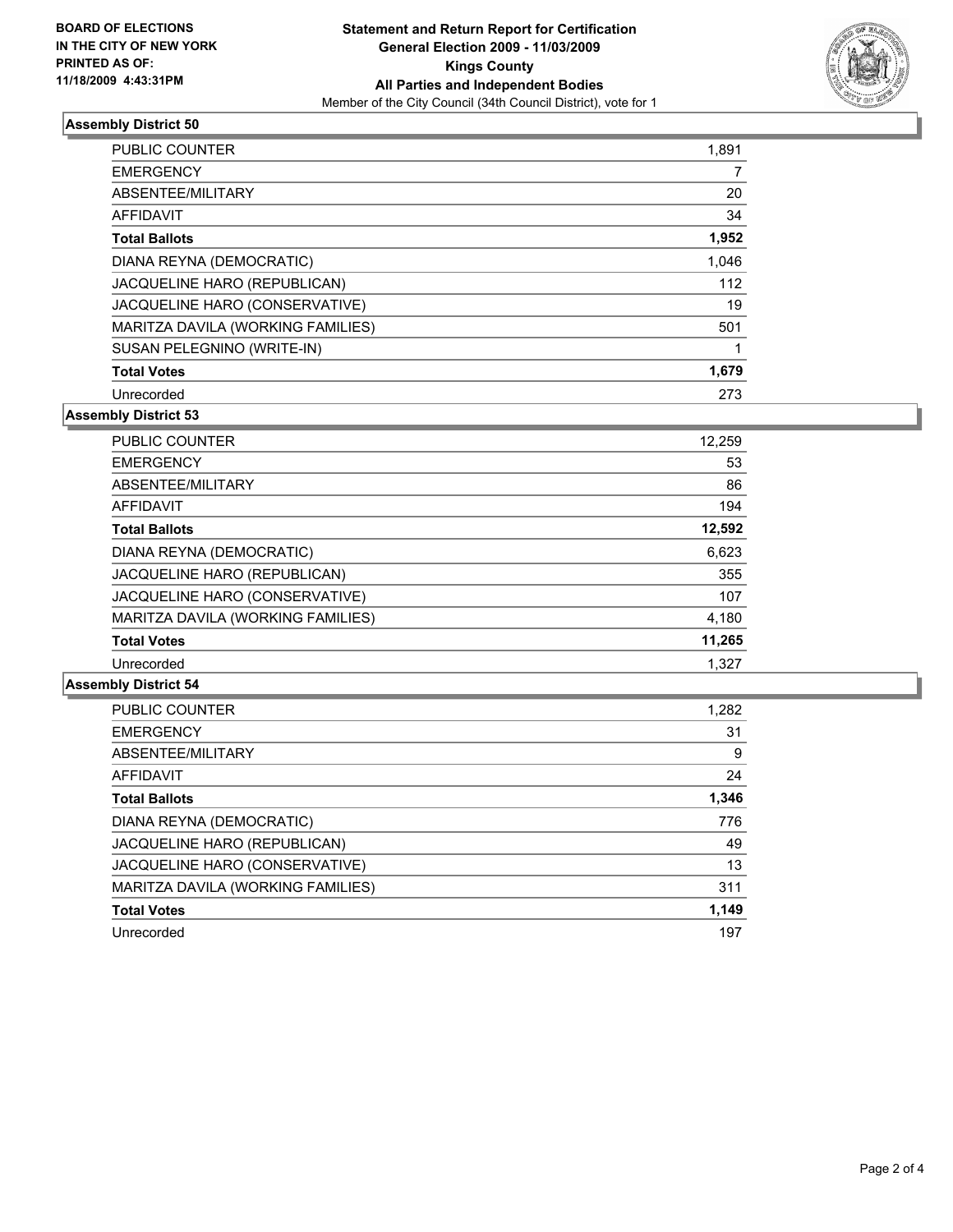

#### **Assembly District 56**

| <b>PUBLIC COUNTER</b>             | 521 |
|-----------------------------------|-----|
| <b>EMERGENCY</b>                  | 41  |
| ABSENTEE/MILITARY                 | 6   |
| <b>AFFIDAVIT</b>                  | 13  |
| <b>Total Ballots</b>              | 581 |
| DIANA REYNA (DEMOCRATIC)          | 420 |
| JACQUELINE HARO (REPUBLICAN)      | 18  |
| JACQUELINE HARO (CONSERVATIVE)    | 5   |
| MARITZA DAVILA (WORKING FAMILIES) | 71  |
| <b>Total Votes</b>                | 514 |
| Unrecorded                        | 67  |